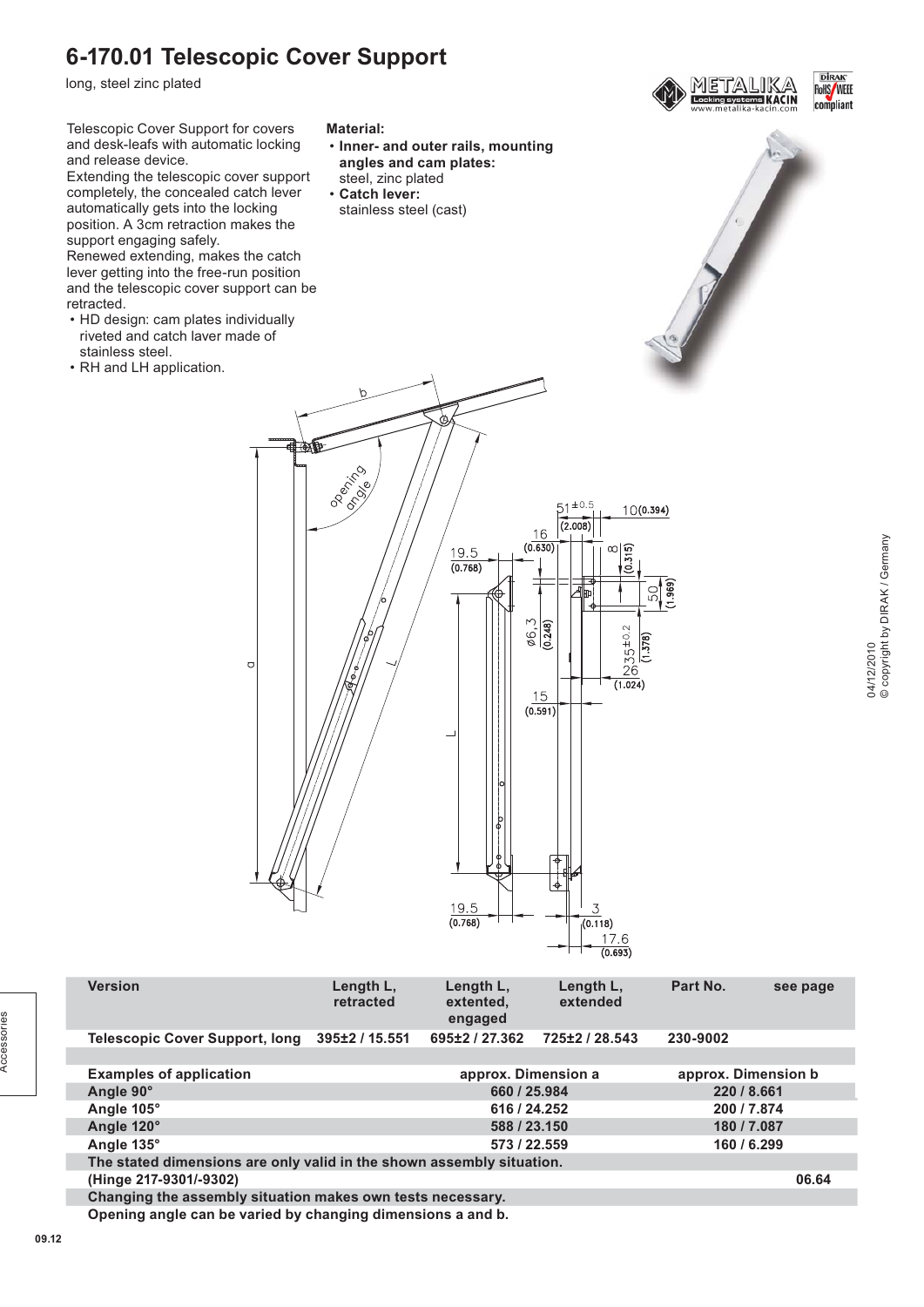# **6-170.02 Telescopic Cover Support**

short, steel zinc plated

Telescopic Cover Support for covers and desk-leafs with automatic locking and release device.

Extending the telescopic cover support completely, the concealed catch lever automatically gets into the locking position. A 3cm retraction makes the support engaging safely.

Renewed extending, makes the catch lever getting into the free-run position and the telescopic cover support can be retracted.

- HD design: cam plates individually riveted and catch laver made of stainless steel.
- RH and LH application.
- **Inner- and outer rails, mounting angles and cam plates:** steel, zinc plated
- **Catch lever:** stainless steel (cast)







| <b>Version</b>                                                        | Length L.<br>retracted | Length L.<br>extented,<br>engaged | Length L.<br>extended | Part No.            | see page |
|-----------------------------------------------------------------------|------------------------|-----------------------------------|-----------------------|---------------------|----------|
| Telescopic Cover Support, short                                       | 215±2 / 8.465          | 335±2/13.189                      | 365±2/14.370          | 230-9001            |          |
|                                                                       |                        |                                   |                       |                     |          |
| <b>Examples of application</b>                                        |                        | approx. Dimension a               |                       | approx. Dimension b |          |
| Angle 90°                                                             |                        | 320 / 12.598                      |                       | 100 / 3.937         |          |
| Angle 105°                                                            |                        | 304 / 11.969                      |                       | 85/3.346            |          |
| Angle 120°                                                            |                        | 292 / 11.496                      |                       | 75 / 2.958          |          |
| Angle 135°                                                            |                        | 286 / 11.260                      |                       | 65/2.559            |          |
| The stated dimensions are only valid in the shown assembly situation. |                        |                                   |                       |                     |          |
| (Hinge 217-9301/-9302)                                                |                        |                                   |                       |                     | 06.64    |
| Changing the assembly situation makes own tests necessary.            |                        |                                   |                       |                     |          |
|                                                                       |                        |                                   |                       |                     |          |

**Opening angle can be varied by changing dimensions a and b.**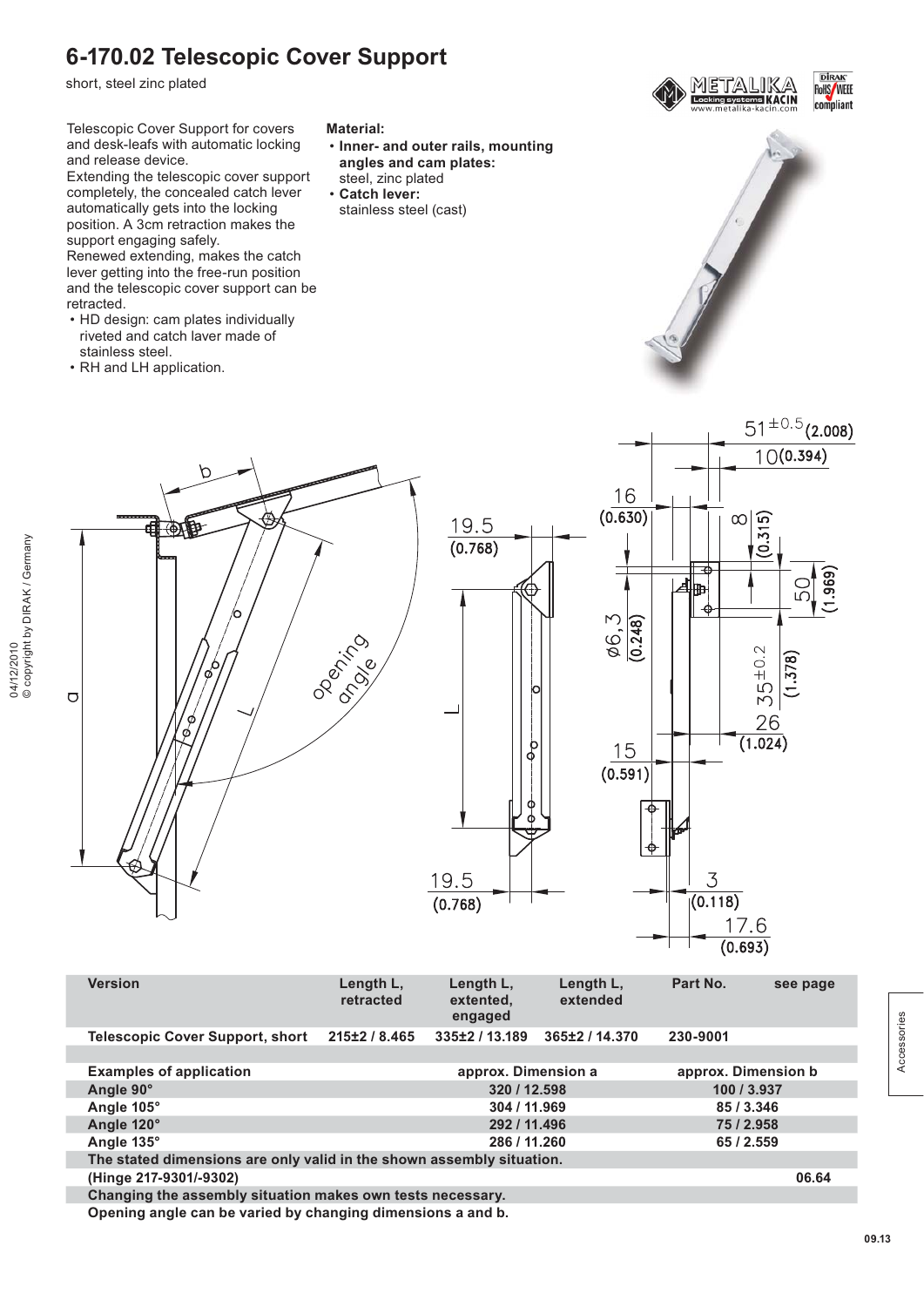### **6-174 Telescopic Cover Support**

steel, zinc plated



Telescopic Cover support with automatic **Material:** multiple stops and automatic relesase in the end position, for desk-leafs and covers.

- RH or LH application.
- Mounting examples see page 09.17.
- Note: To release the mechanism, the cover stay has to be extended completely.

25

- a) and a1) • **Telescopic Cover Support:**
- steel, zinc plated b)
- **Mounting angle:**
- steel, zinc plated

9.5





|                | 230-9309       | 230-9308      |
|----------------|----------------|---------------|
| <b>Stop</b>    | L extended     | L extended    |
| $\mathbf{1}$ . | 234.5 / 9.232  | 164 / 6.457   |
| 2.             | 248 / 9.764    | 177 / 6.969   |
| 3.             | 261 / 10.276   | 189.5 / 7.461 |
| 4.             | 274.5 / 10.807 | 202 / 7.953   |
| 5.             | 288 / 11.339   | 214.5 / 8.445 |
| 6.             | 301 / 11.850   |               |
| 7 <sub>1</sub> | 314.5 / 12.382 |               |
| 8.             | 327 / 12.874   |               |
| 9.             | 340.5 / 13.406 |               |
| 10.            | 354 / 13.937   |               |
|                |                |               |

| Version                            | <b>Number</b><br>of stops | Length L<br>retracted | Length L<br>extended | Part No.                                                                         |
|------------------------------------|---------------------------|-----------------------|----------------------|----------------------------------------------------------------------------------|
| a) Telescopic Cover Support, short | 5                         | 140 / 5.512           | 230 / 9.055          | 230-9308                                                                         |
| a1) Telescopic Cover Support, long | 10                        | 214 / 8.425           | 374 / 14.724         | 230-9309                                                                         |
| 2 spacers for M6 srews included.   |                           |                       |                      |                                                                                  |
|                                    | $\overline{\phantom{a}}$  |                       |                      | $\begin{array}{c} \n\bullet \bullet \bullet \bullet \bullet \bullet \end{array}$ |

**b) Mounting angle with 1 screw and one selflocking nut 230-9401**

Accessories

Accessories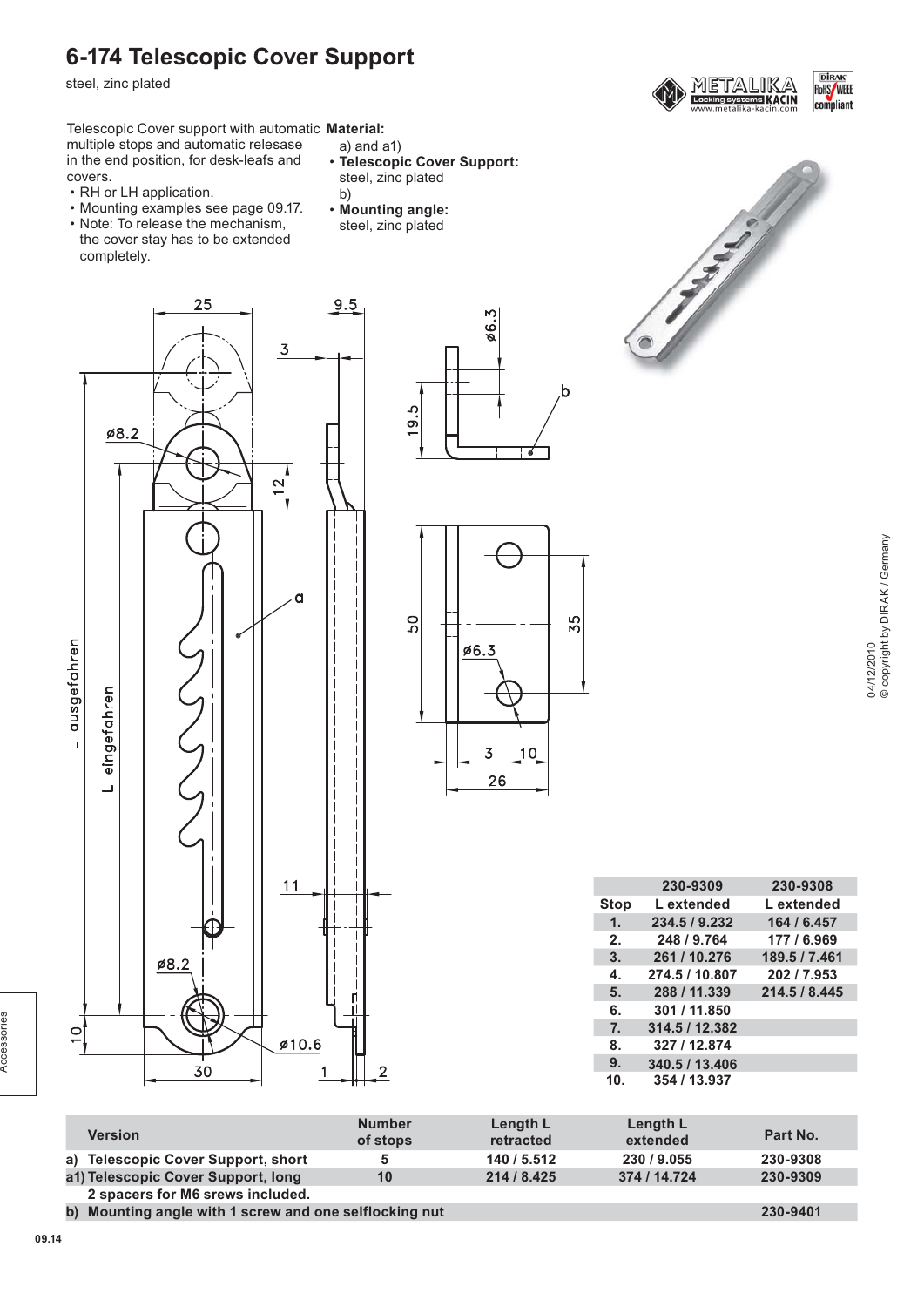

steel, nickel plated



Cover stay screw-on or weld-on **Material:**



• **Cover stay:** steel, nickel plated





| <b>Version</b>   | Part No. |
|------------------|----------|
| RH (as drawn)    | 230-9101 |
| LH (mirror view) | 230-9102 |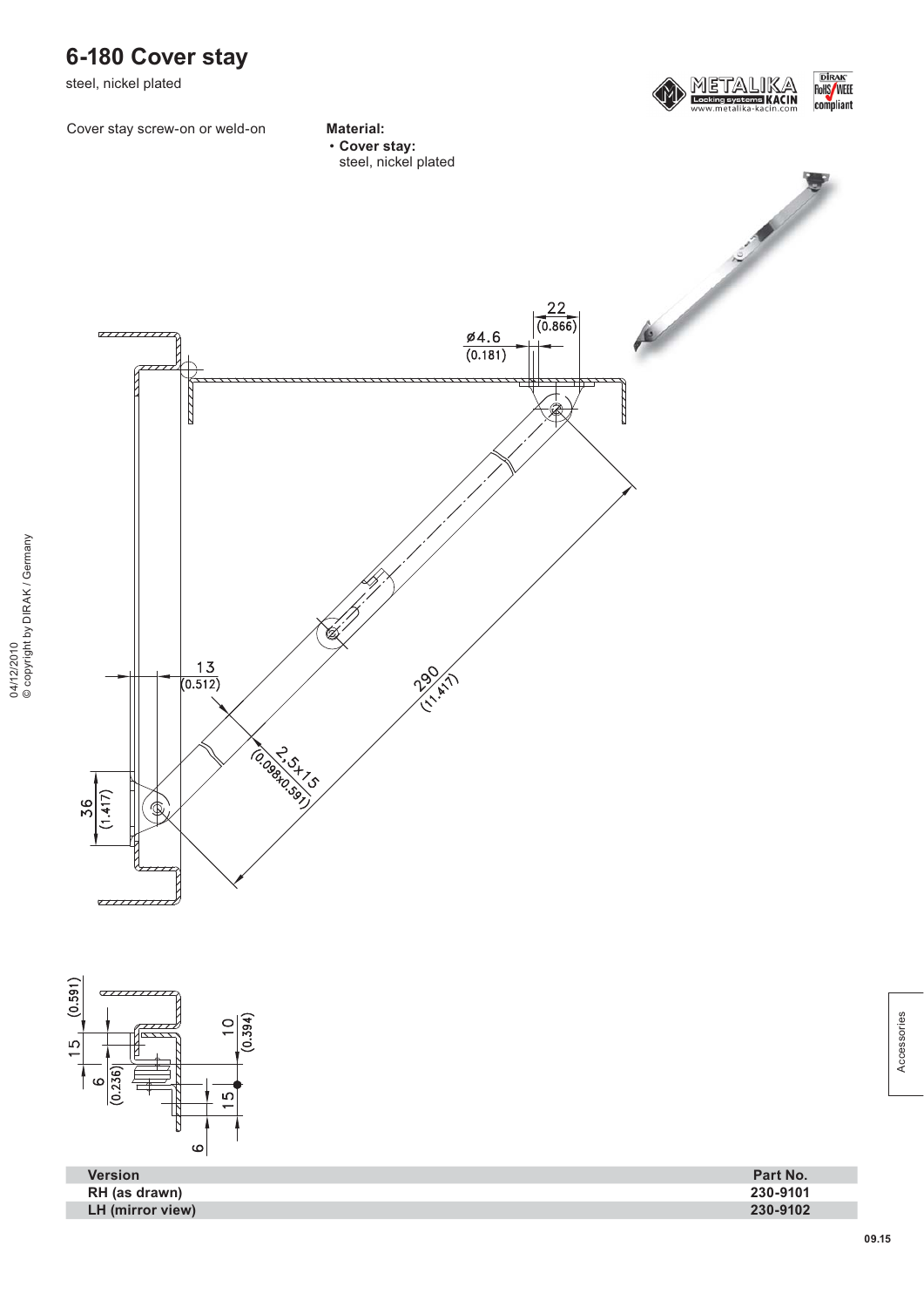#### **6-190 Telescopic Stay**

steel, zinc plated

Telescopic stay for doors and lids.

- RH and LH application.
- For wide lids with 2 cover stays you can release the 2 stops by installing 2 eyelets connected by a steel wire.
- Dimensions X and Y determine the opening angle.
- An example is illustrated.
- **Material:**
- a) and a1)
- **Outer part:** steel, zinc plated
- **Inner part:** steel, zinc plated
- **Mounting angle:** steel, zinc plated
- **Snap lever:** steel, zinc plated
- **Snap spike:**
- steel, zinc plated • **Spring:**
- stainless steel

• **Eyelet:**

frame

 $\times$ 

御傅

19.5

 $rac{34}{1.339}$ 

• **Screws and washer:** steel, zinc plated b)

steel, zinc plated

**DIRAK**<br>RoHS/WEEE **EIKACIN** compliant







| <b>Version</b>                 | Length L.<br>retracted | Length L.<br>extended | <b>Dimension</b> | <b>Dimension</b> | Opening<br>angle | Part No.          | see page |
|--------------------------------|------------------------|-----------------------|------------------|------------------|------------------|-------------------|----------|
| a) Telescopic Stay             | 370/14.567             | 710/27.953            | 620/24.409       | 220/8.661        | $105^\circ$      | 230-9305          |          |
| a1) Telescopic Stay            | 215/8.465              | 355/13.976            | 315/12.402       | 100/3.937        | $105^\circ$      | 230-9306          |          |
| b) Eyelet                      |                        |                       |                  |                  |                  | 860-0048.07-00420 |          |
| Other length L on request.     |                        |                       |                  |                  |                  |                   |          |
| <b>Stainless steel version</b> |                        |                       |                  |                  |                  |                   | 10.74    |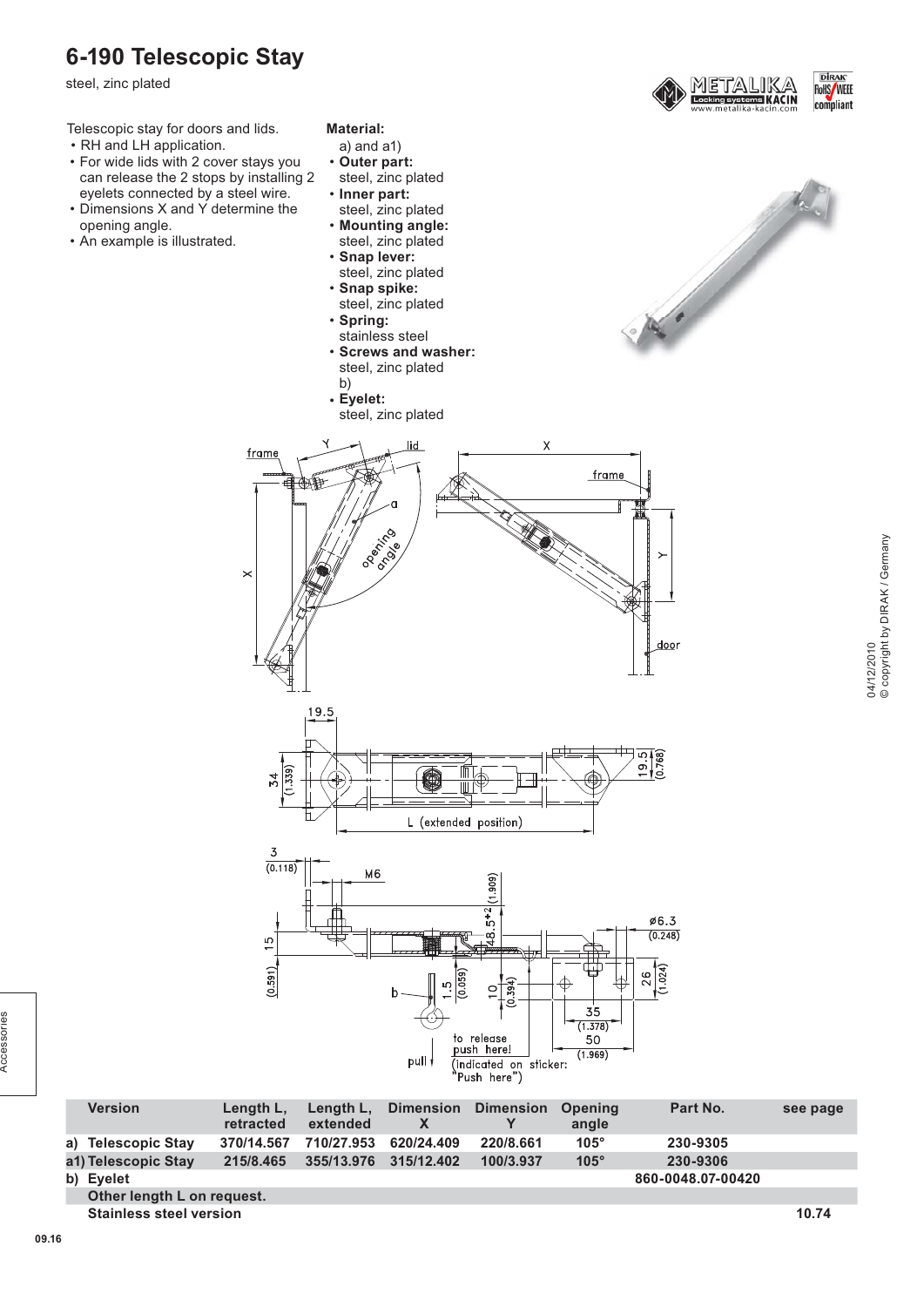# **6-200 Wind stop**

steel, zinc plated







| <b>Fastening dimensions</b>                           |                                    |                                |                                    |          |
|-------------------------------------------------------|------------------------------------|--------------------------------|------------------------------------|----------|
|                                                       | <b>Dimension</b><br>х<br>mm / inch | <b>Dimension</b><br>$mm/$ inch | minimal door<br>width<br>mm / inch | see page |
| Angle 90°                                             | 140 / 5.512                        | 180 / 7.087                    | 403 / 15.866                       |          |
| Angle 105°                                            | 120 / 4.724                        | 166 / 6.535                    | 389 / 15.315                       |          |
| Angle 120°                                            | 110 / 4.331                        | 150 / 5.906                    | 373 / 14.685                       |          |
| Angle 135°                                            | 100 / 3.937                        | 146 / 5.748                    | 369 / 14.528                       |          |
| Important: For other configurations: $Y = X + min.40$ |                                    |                                |                                    |          |
|                                                       |                                    |                                | Part No.                           |          |
| <b>Wind stop</b>                                      |                                    |                                | 221-9001                           |          |
| <b>Stainless steel version</b>                        |                                    |                                |                                    | 10.75    |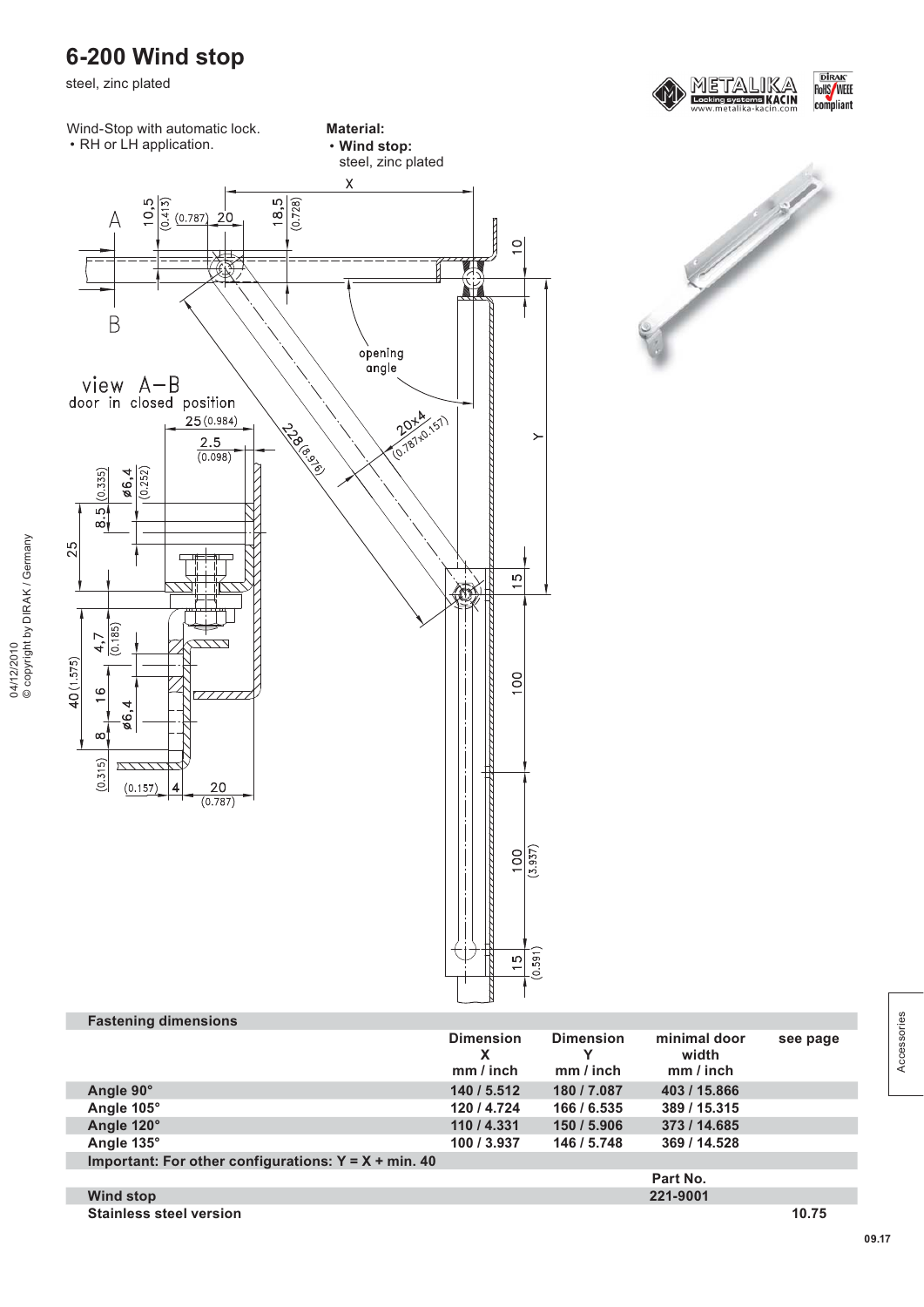### **7-300 Telescopic Stay**

stainless steel AISI 304

Telescopic Cover Stay for doors and lids.

- RH or LH application.
- For wide lids with 2 cover stays you can release the 2 stops by installing 2 eyelets connected by a steel wire.
- Dimensions X and Y determine the opening angle.
- **An example is illustrated.**

#### **Material:**

- **Outer part, inner part,mounting bracket, snap lever, snap spike,**
- **spring and washer:**
- stainless steel
- **Eyelet:**
- steel, zinc plated



**DIRAK**<br>RoHS/WEEE



**a) Telescopic Stay 370 710 620 220 105° 230-9501.00-00000 a1) Telescopic Stay 215 355 315 100 105° 230-9502.00-00000**

pull

to release<br>push here!

(indicated on sticker: 'Push here")

**b) Eyelet 860-0048.07-00420**

**Dimension X Dimension Y Opening angle Part No.**

 $(1.378)$ 

50  $(1.969)$ 

**Other length L on request.**

**Length L, retracted**

**Length L, extended**